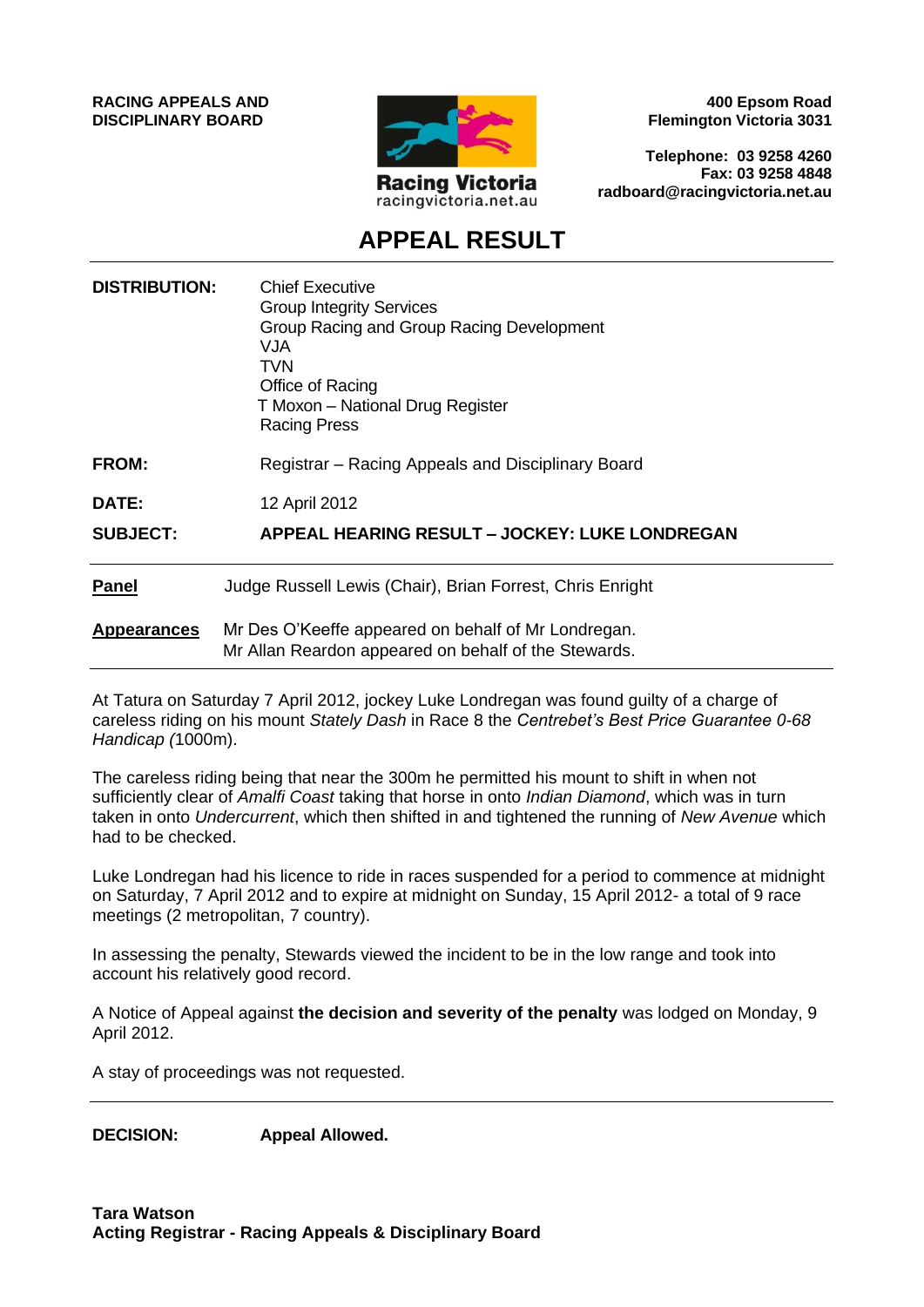# **TRANSCRIPT OF PROCEEDINGS**

### **RACING APPEALS AND DISCIPLINARY BOARD**

\_\_\_\_\_\_\_\_\_\_\_\_\_\_\_\_\_\_\_\_\_\_\_\_\_\_\_\_\_\_\_\_\_\_\_\_\_\_\_\_\_\_\_\_\_\_\_\_\_\_\_\_\_\_\_\_\_\_\_\_\_\_\_

**HIS HONOUR JUDGE R.P.L. LEWIS, Chairman MR B. FORREST, Deputy Chairman MR C. ENRIGHT**

**EXTRACT OF PROCEEDINGS**

**DECISION**

## **IN THE MATTER OF THE CENTREBET'S BEST PRICE GUARANTEE 0-68 HANDICAP OVER 1000 METRES AT TATURA ON 7/4/12**

# **APPRENTICE JOCKEY: LUKE LONDREGAN**

#### **MELBOURNE**

#### **FRIDAY, 13 APRIL 2012**

MR A. REARDON appeared on behalf of the RVL Stewards

MR D. O'KEEFFE appeared on behalf of the Appellant